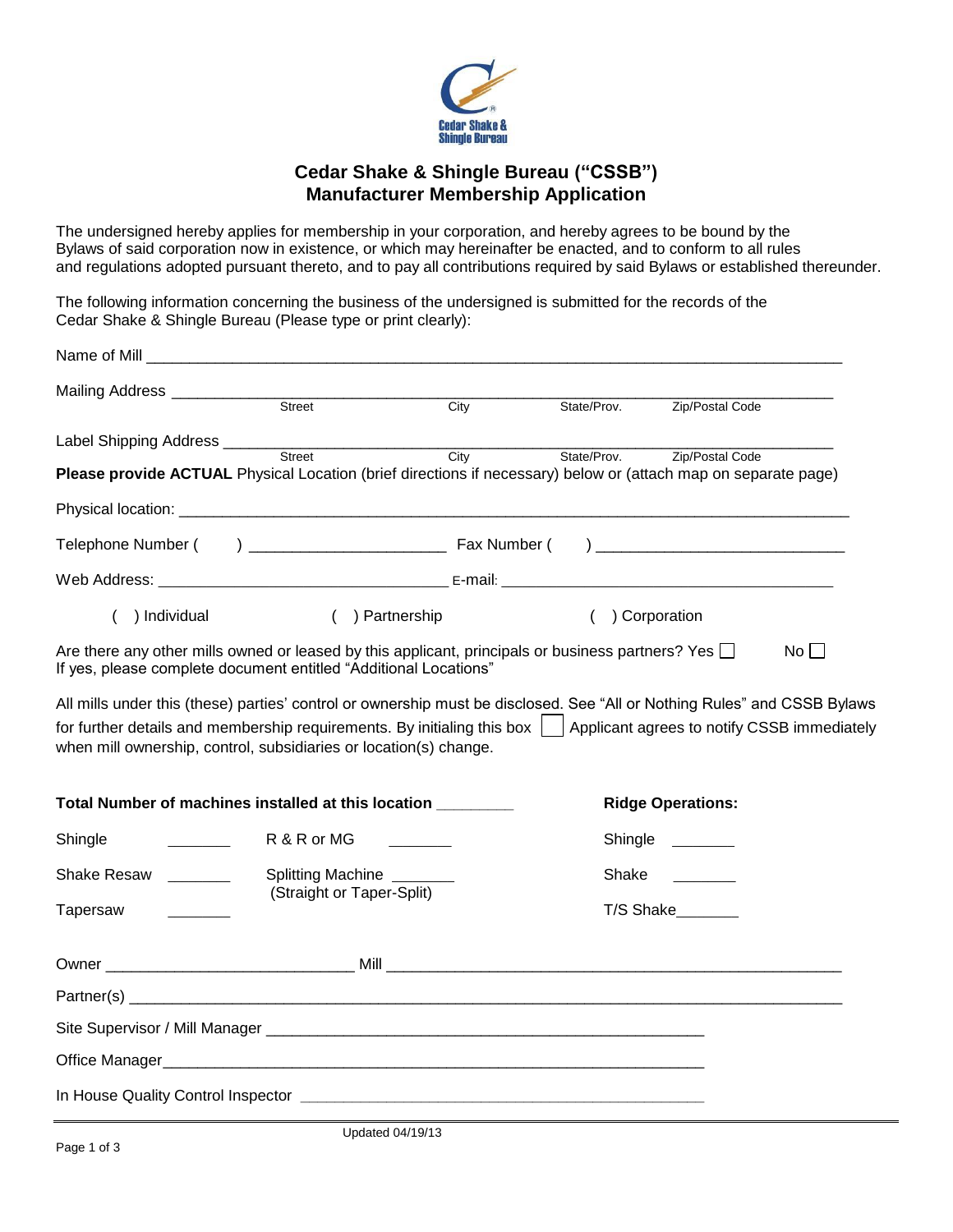Has the Applicant firm, or any of its principals, been found guilty by a court of law, during the past seven years of any neglect, wrong doing or fraudulent act connected with roofing, contracting work or the manufacture or sale of roofing products?  $Yes \Box$  No $\Box$ If yes, please attach a separate sheet listing any and all person/firms and details of the case.

Has the Applicant Firm, or any of its principals, or any of its principals' firms, or any of its subsidiaries, filed for bankruptcy or had a judgment against them within the last seven years?

 $Yes \Box$  No $\Box$ 

If yes, please attach a separate sheet listing any and all person/firms and details of the case.

Has the applicant firm or any of it subsidiaries, its parent companies or any of its principals applied to the Cedar Shake and Shingle Bureau for membership in the past?

 $Yes \Box$  No $\Box$ 

If yes, please attach a separate sheet listing any and all person/firms and details.

**The Applicant Firm certifies that the information provided in this application is accurate and complete to the best of its knowledge**.

|                                                                    |                                        | For current membership fees/dues please contact our office or visit www.cedarbureau.org |
|--------------------------------------------------------------------|----------------------------------------|-----------------------------------------------------------------------------------------|
| Cdn. Address<br>7101 Horne Street<br>Mission, BC<br><b>V2V 7A2</b> | Tel: 604-820-7700<br>Fax: 604-820-0266 | US Address<br>PO Box 1178<br>Sumas, WA<br>98295-1178                                    |

www.cedarbureau.org Email: michelle@cedarbureau.com

**In its sole discretion, the Cedar Shake and Shingle Bureau reserves the right to deny membership applications. Any false or misleading information entered will disqualify the application and or future membership(s) held.**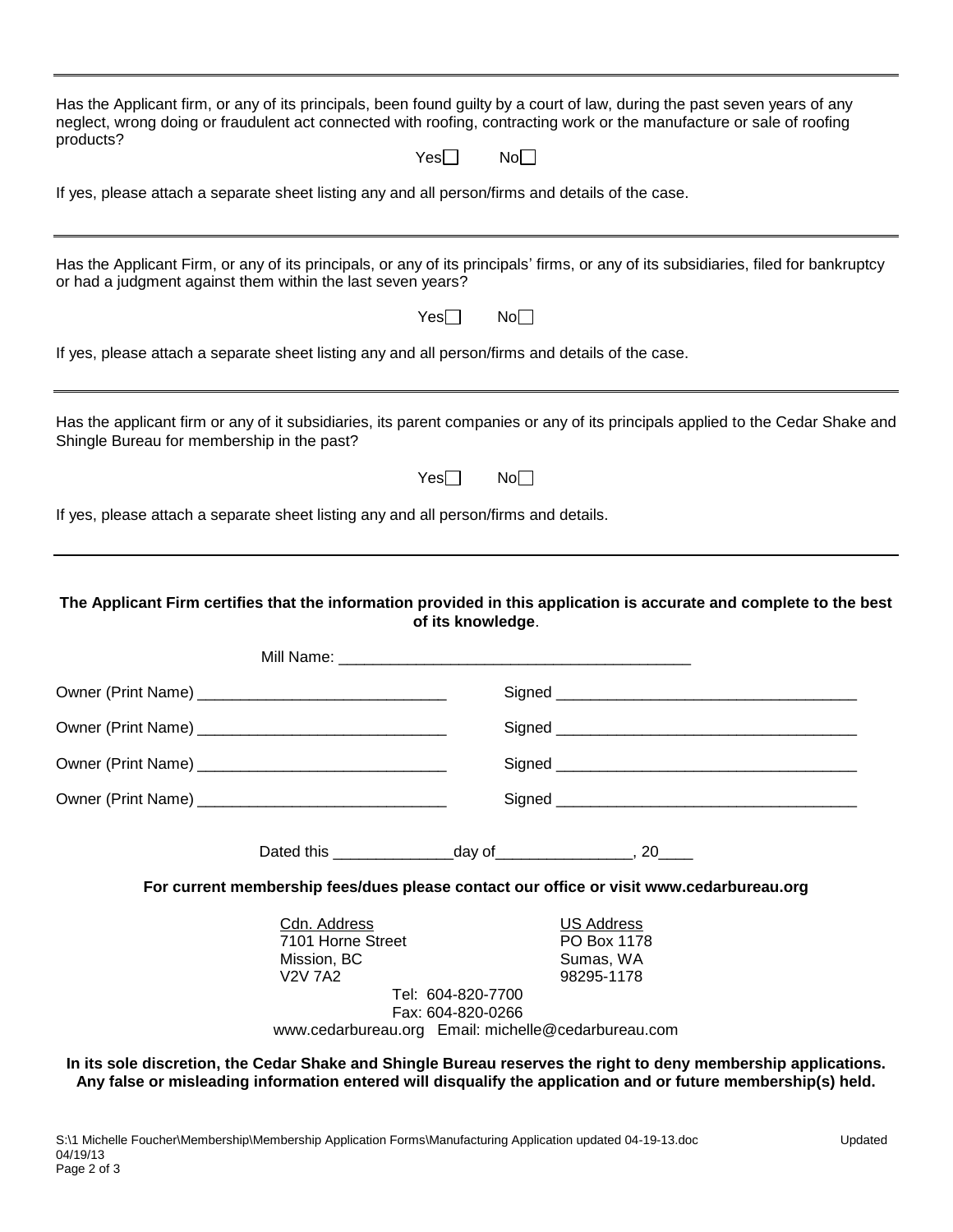### **ADDITIONAL MILL LOCATIONS**

| Applicants - Please fill out one page per location pertaining to any owner or principal, who owns, operates, controls,<br>manages, leases or has material investment in any additional mill locations.                                                                                                                                                                                                                    |                                                |                 |                                                   |
|---------------------------------------------------------------------------------------------------------------------------------------------------------------------------------------------------------------------------------------------------------------------------------------------------------------------------------------------------------------------------------------------------------------------------|------------------------------------------------|-----------------|---------------------------------------------------|
| The following information concerning the business of the undersigned is submitted for the records of the<br>Cedar Shake & Shingle Bureau (Please type or print clearly):                                                                                                                                                                                                                                                  |                                                |                 |                                                   |
| Name of Mill <b>Name of Mill</b>                                                                                                                                                                                                                                                                                                                                                                                          |                                                |                 |                                                   |
| Mailing Address ____________<br>Street                                                                                                                                                                                                                                                                                                                                                                                    | City                                           |                 |                                                   |
| Label Shipping Address ______                                                                                                                                                                                                                                                                                                                                                                                             |                                                |                 | State/Prov. Zip/Postal Code                       |
| $rac{1}{\text{Street}}$                                                                                                                                                                                                                                                                                                                                                                                                   | City                                           |                 | State/Prov. Zip/Postal Code                       |
| <b>ACTUAL</b> Physical Location (brief directions if necessary) below or (attach map on separate page)                                                                                                                                                                                                                                                                                                                    |                                                |                 |                                                   |
|                                                                                                                                                                                                                                                                                                                                                                                                                           |                                                |                 |                                                   |
|                                                                                                                                                                                                                                                                                                                                                                                                                           |                                                |                 |                                                   |
|                                                                                                                                                                                                                                                                                                                                                                                                                           |                                                |                 |                                                   |
| ( ) Individual<br>( ) Partnership                                                                                                                                                                                                                                                                                                                                                                                         |                                                | ( ) Corporation |                                                   |
| In addition to the information on the first page and this page are there any other mills owned, operated, controlled,<br>managed, leased or invested in by this applicant, principals or partners? Yes $\Box$ No $\Box$ If yes, please copy this page and<br>provide information accordingly.<br>All mills under this (these) parties' control or ownership must be disclosed. See "All or Nothing Rules" and CSSB Bylaws |                                                |                 |                                                   |
| for further details and membership requirements.<br>By initialing this box   Applicant agrees to notify CSSB immediately when mill ownership or location(s) change.                                                                                                                                                                                                                                                       |                                                |                 |                                                   |
|                                                                                                                                                                                                                                                                                                                                                                                                                           |                                                |                 |                                                   |
|                                                                                                                                                                                                                                                                                                                                                                                                                           | Number of machines installed at this location: |                 |                                                   |
|                                                                                                                                                                                                                                                                                                                                                                                                                           |                                                |                 |                                                   |
| Shingle R & R or MG _______ Tapersaw ______                                                                                                                                                                                                                                                                                                                                                                               |                                                |                 | <b>Ridge Operations</b>                           |
|                                                                                                                                                                                                                                                                                                                                                                                                                           |                                                |                 | Shingle________Shake_______Tapersawn Shake_______ |
|                                                                                                                                                                                                                                                                                                                                                                                                                           |                                                |                 |                                                   |
|                                                                                                                                                                                                                                                                                                                                                                                                                           |                                                |                 |                                                   |
| Partner(s) $_{-}$                                                                                                                                                                                                                                                                                                                                                                                                         |                                                |                 |                                                   |
|                                                                                                                                                                                                                                                                                                                                                                                                                           |                                                |                 |                                                   |
|                                                                                                                                                                                                                                                                                                                                                                                                                           |                                                |                 |                                                   |
|                                                                                                                                                                                                                                                                                                                                                                                                                           |                                                |                 |                                                   |
| The Applicant Firm certifies that the information provided in this application is accurate and complete to the best<br>of its knowledge.                                                                                                                                                                                                                                                                                  |                                                |                 |                                                   |
|                                                                                                                                                                                                                                                                                                                                                                                                                           |                                                |                 |                                                   |
|                                                                                                                                                                                                                                                                                                                                                                                                                           |                                                |                 |                                                   |
|                                                                                                                                                                                                                                                                                                                                                                                                                           |                                                |                 |                                                   |
|                                                                                                                                                                                                                                                                                                                                                                                                                           |                                                |                 |                                                   |
|                                                                                                                                                                                                                                                                                                                                                                                                                           |                                                |                 |                                                   |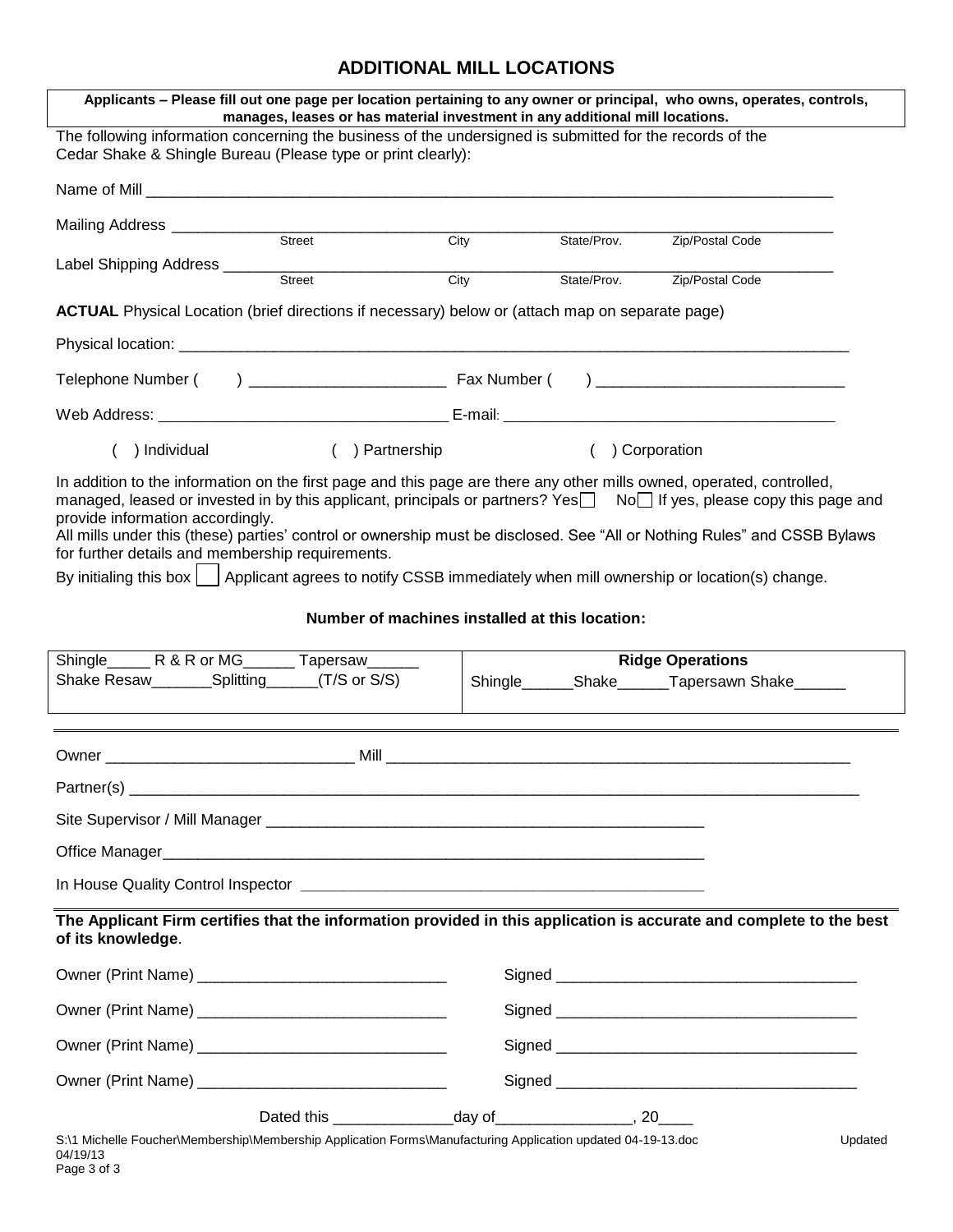

**CEDAR SHAKE & SHINGLE BUREAU** The Recognized Authority Since 1915

## **MANUFACTURING MEMBERSHIP AGREEMENT**

This Membership Agreement ("Agreement") is entered into on \_\_\_\_\_\_\_\_\_\_\_\_\_\_\_\_\_\_\_\_\_ and between

the Cedar Shake & Shingle Bureau (the ''Bureau'') and \_\_\_\_\_\_\_\_\_\_\_\_\_\_\_\_\_\_\_\_\_\_\_\_\_\_\_\_\_\_\_\_\_\_\_\_\_.

 $(Date)$ 

(the ''Member'')

#### **RECITALS**

A. The Bureau is the owner of the Certigrade, Certi-Sawn, Certi-Split and Certi-Ridge marks (the ''Marks''), facsimiles of which are attached hereto and incorporated herein by this reference, and the Member wishes to market and sell cedar shakes and shingles (''Member Products'') under one or more of the Marks.

B. Under the terms and conditions specified herein, the Bureau is willing to permit the member to use the Marks.

#### AGREEMENT

#### **THEREFORE**, the parties agree:

Term. Unless terminated earlier as provided herein, the term of this Agreement ("Term") is one (1) year beginning on the date of the Agreement specified below. The Agreement shall be renewed automatically each succeeding year unless either party gives written notice of termination at least 60 days prior to expiration of the applicable annual term. In the case of written notice of termination by the Member, the Member must comply with all applicable Bureau policies, rules and regulations, and all terms and conditions attached hereto or specified in the Bureau's By-Laws (as amended or in effect from time to time), including dues, inspection and audit requirements or provisions, before said termination shall be effective.

Dues. Member shall pay dues to the Bureau in accordance with the Bureau's By-Laws, as amended or in effect from time to time. If the Member fails to provide at least 60 days' written notice of termination, the Member will be assessed additional dues in the amount of twice the Member's average monthly dues in the previous 6 month period.

Grant. Subject to the Member's Compliance with all applicable Bureau policies, rules and regulations, and all terms and conditions attached hereto or specified in the Bureau's By-Laws (as amended or in effect from time to time), which are incorporated herein by this reference, the Bureau hereby grants to the Member the nonexclusive right to use the Marks in the marketing and sale of Member Products during the Term of this Agreement.

| <b>CEDAR SHAKE &amp; SHINGLE BUREAU</b>                                                                                                                                                                                                       | MEMBER<br><u> 1989 - John Stein, Amerikaansk politiker (</u>                                                                  |
|-----------------------------------------------------------------------------------------------------------------------------------------------------------------------------------------------------------------------------------------------|-------------------------------------------------------------------------------------------------------------------------------|
| By<br><u> 1989 - Johann Stoff, amerikansk politiker (</u>                                                                                                                                                                                     | By<br><u> 1989 - Johann Stein, mars an deutscher Stein († 1989)</u>                                                           |
| Title<br><u>and the state of the state of the state of the state of the state of the state of the state of the state of the state of the state of the state of the state of the state of the state of the state of the state of the state</u> | Title<br><u> 1980 - Jan Samuel Barbara, martin da shekara 1980 - An tsara 1980 - An tsara 1980 - An tsara 1980 - An tsara</u> |
| P.O. Box 1178                                                                                                                                                                                                                                 | Address                                                                                                                       |
| Sumas, WA 98295-1178                                                                                                                                                                                                                          |                                                                                                                               |

S:\1 Michelle Foucher\Membership\Membership Application Forms\Manufacturing Agreement current June 14.07.docPrinted 06/03/16 Page 1 of 5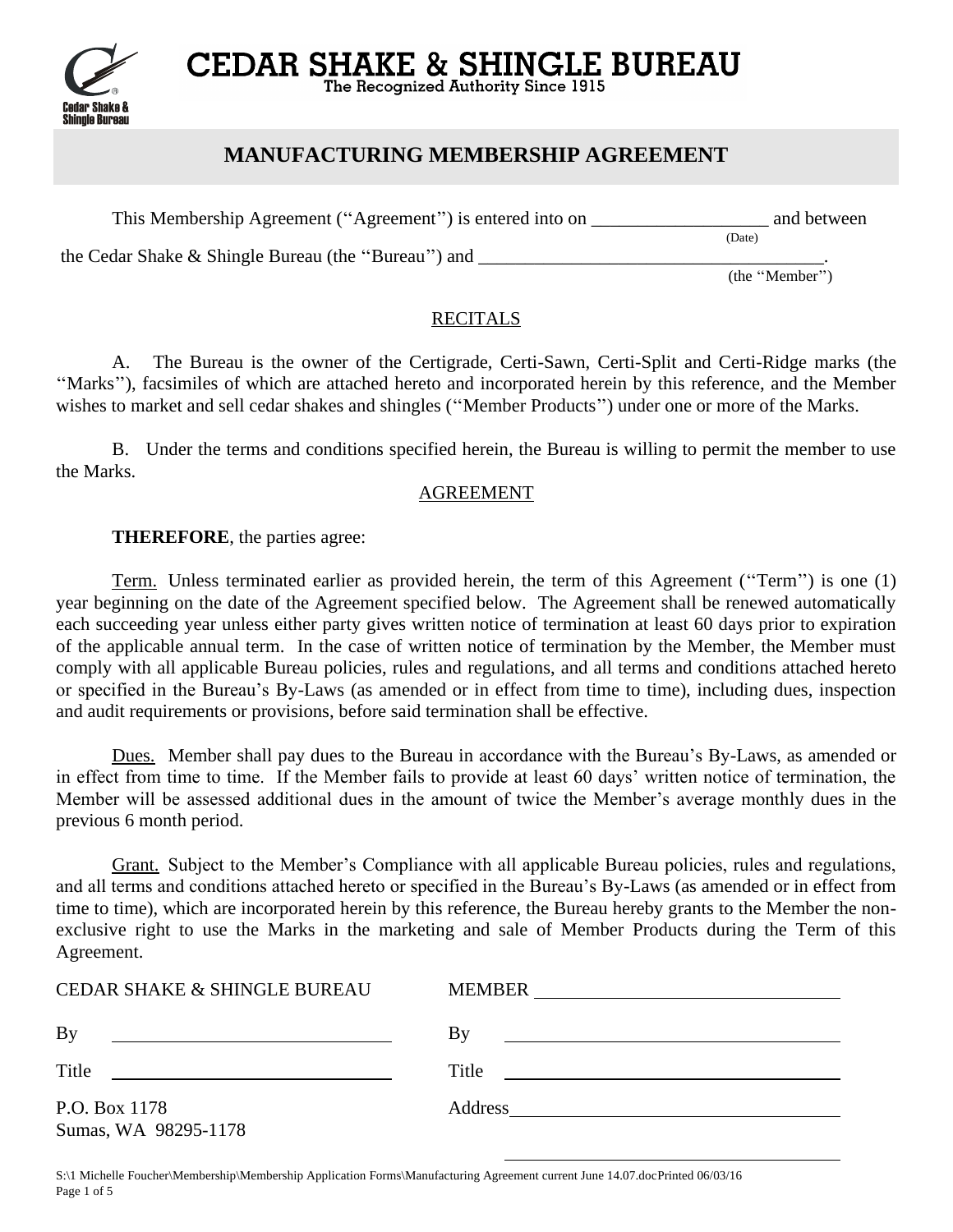## **MEMBERSHIP TERMS AND CONDITIONS**

1. Ownership. Membership acknowledges that the Bureau owns all right, title and interest in and to the Certigrade, Certi-Sawn, Certi-Split and Certi-Ridge certification marks and all attendant goodwill, and Member has no right to use the Marks except with the permission of the Bureau and on the terms and conditions set forth in this Agreement. Further, Member acknowledges that it will acquire no interest in or right to use the Marks, other than that granted herein.

2. Minimum Product Standards. Member shall use the Marks only on or in connection with the marketing and sale of cedar shakes and shingles manufactured or produced in compliance with the minimum criteria defined in the Bureau's Quality Assurance Manual (the ''Manual'') and in compliance with the Bureau's grading rules (as amended or in effect from time to time). Member acknowledges that the quality of Member Products marketed by Member under the Marks is critical to the reputation and goodwill associated with the Marks.

3. Inspection and Audit. Member agrees to permit the Bureau, or its authorized representative, to enter and remain on the Member's premises at any time during regular business hours in order to inspect the Member's plant, facilities, inventory, documents, records, manufacturing process and procedures, and to take samples of Member Products, for the purpose of testing for, or auditing compliance with, the Manual, any applicable Bureau grading rules, quality control standards or regulations, and any other standards identified in, or the terms and conditions or, this Agreement. Member may, subject to and with the prior written approval of the Bureau, contract with an independent inspection agency to inspect the Member's plant, facilities, inventory, manufacturing process and procedures, and to take samples of Member Products, for the purpose of testing for, or auditing compliance with, the Manual, any applicable Bureau grading rules, quality control standards or regulations, and any other standards identified in, or the terms and conditions of, this Agreement. Member shall provide to the Bureau, upon request or as otherwise required, copies of all reports, plant record, log entries, inspection records and reports, and the like required by the Manual, or any other applicable Bureau or other standards or regulations. In the case of suspension under Paragraph 6 below, or written notice of termination by the Member upon 60 days' written notice or otherwise, Member agrees, upon written request by the Bureau within 30 days after suspension or immediately upon notice of termination, to permit the Bureau or its authorized representative (I) to inspect any and all of the Member's inventory, whether or not on a sampling basis, in order to ensure compliance with all applicable product criteria, standards, rules, regulations and requirements, and to protect the integrity of the Bureau's Marks, and (ii) to conduct an audit of the Member's business records in order to determine the amount of dues owed by the Member.

4. Indemnification. The Bureau shall not be liable for injury to any person, or for the loss of or damage to any property occurring in connection with Member Products sold under the Marks, or represented to be in compliance with any applicable criteria, standards, rules, regulations or requirements, from any cause whatsoever, unless solely caused by the Bureau's negligence or willful misconduct. Member shall indemnify, defend and hold the Bureau harmless from and against any and all claims, charges, liabilities, claimed, charged or incurred in connection with: (i) Member Products sold under the Marks or represented to be in compliance with any applicable criteria, standards, rules, regulations or requirements, (ii) breach of this Agreement, or (iii) any act of negligence of Member, or any officer, agent or employee of Member. In case any action or proceeding shall be brought against the Bureau by reason of such claim, the Member, upon notice from the Bureau, shall defend the same at Member's expense by counsel reasonably satisfactory to the Bureau. The indemnification provided for in this section with respect to any acts or omissions during the Term of this Agreement shall survive any termination or expiration of this Agreement. Member shall promptly notify the bureau of losses occurring or claims to be in compliance with any applicable criteria, standards, rules, regulations or requirements.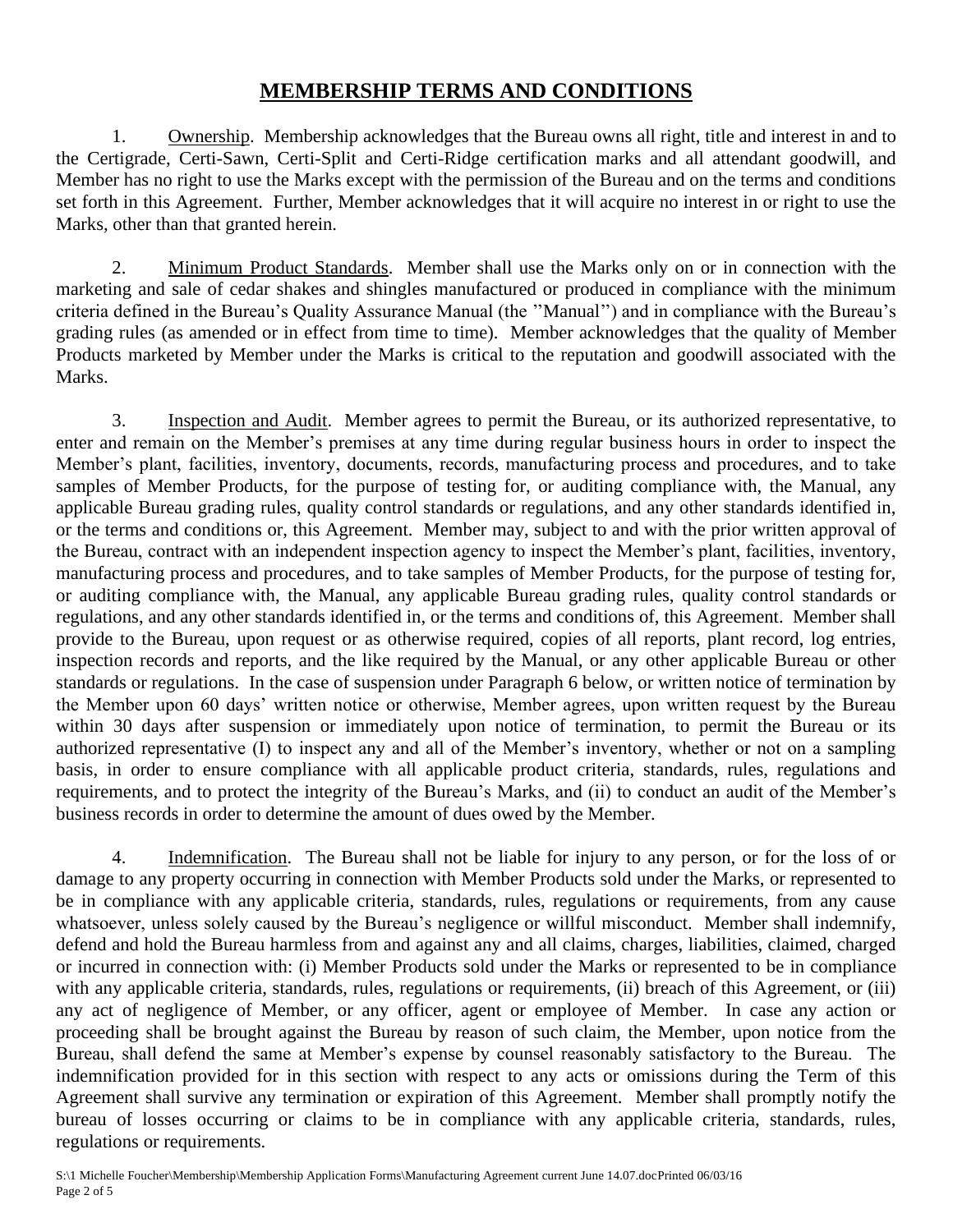5. Suspension. Member shall be under suspension (a ''Suspension'') if it breaches any material term or condition of this Agreement, including but not limited to:

a. Member fails to comply fully with the requirements of the Manual.

b. Any Member Products marketed or sold in connection with the Marks fail to conform fully with the Bureau's current grading rules and quality control criteria.

c. Member fails to comply with any of the Bureau's By-Laws, policies, rules or regulations.

6. Action Required Upon Suspension or Termination. If Member is under Suspension, or if Member submits written notice of termination as required under this Agreement, Member shall immediately cease the marketing and sale of all products bearing the Marks or represented to be in compliance with any applicable criteria, standards, rules, regulations or requirements, and shall immediately relinquish to the Bureau all unused labels bearing the Marks. In addition, Member shall permit the Bureau to inspect Member's inventory and audit Member's business records as provided in Paragraph 3 above.

7. Investigation. At all times, and upon Suspension or termination of this Agreement, Member agrees to cooperate in full and in good faith with the Bureau regarding any audit, inspection or investigation by the Bureau of the Member's performance under, or compliance with, this Agreement, including without limitation an investigation of any breach leading to or causing a Suspension or termination.

8. Termination of Agreement. Failure of Member to remedy, in the Bureau's sole discretion, the breach leading to or causing a Suspension shall result in immediate termination of this Agreement upon written notice by the Bureau of its intention to terminate. In its sole discretion, the Bureau may terminate this Agreement by Member. The Member's obligation to pay dues owed to the Bureau in accordance with the Bureau's By-Laws, and the provisions of paragraphs 1, 3, 4, 6, 7, and 11-20 shall survive the termination or expiration of this Agreement.

9. Noncompetition. Member agrees that Member will not, directly or indirectly, as principal, agent, employee or otherwise, during the Term of this Agreement: (a) own (in whole or in part), manage, operate, lease, control, participate in or be connected with or have any interest in as a partner, stockholder, lender or otherwise, or with the Bureau's third-party Quality Control Agency, any business, facilities or enterprise in competition with the business conducted by the Bureau; or (b) participate in the solicitation of any part of the business conducted by the Bureau from any person or entity which was a customer, supplier or member, or prospective customer, supplier or member, of the Bureau or from which the Bureau solicited business during the Term of this Agreement.

10. Nondisclosure. Member agrees not to disclose, or willfully or negligently permit others to copy, disclose or use for their own purposes, any confidential or proprietary information of or relating to the Bureau or its business, organization, products or services, including but not limited to, any works, improvements, derivations, applications or technologies, customer or client lists, sales, services and general business methods, procedures or general ''know-how'' related to or based upon any research, trade secret or proprietary information of the Bureau. Member will return to the Bureau, upon request at any time, all copies of all such confidential or proprietary information or items obtained by Member from the Bureau or created by the Member or created from such confidential and proprietary information.

11. Noninterference. Member will not directly or indirectly, at any time during the Term of this Agreement and for a period of two (2) years thereafter, (a) solicit or aid in soliciting any officers, employees or agents of the Bureau to terminate their employment or agency with the Bureau, or (b) knowingly employ or retain, or arrange to have any other person or entity employ or retain, any officers, employees or agents of the Bureau.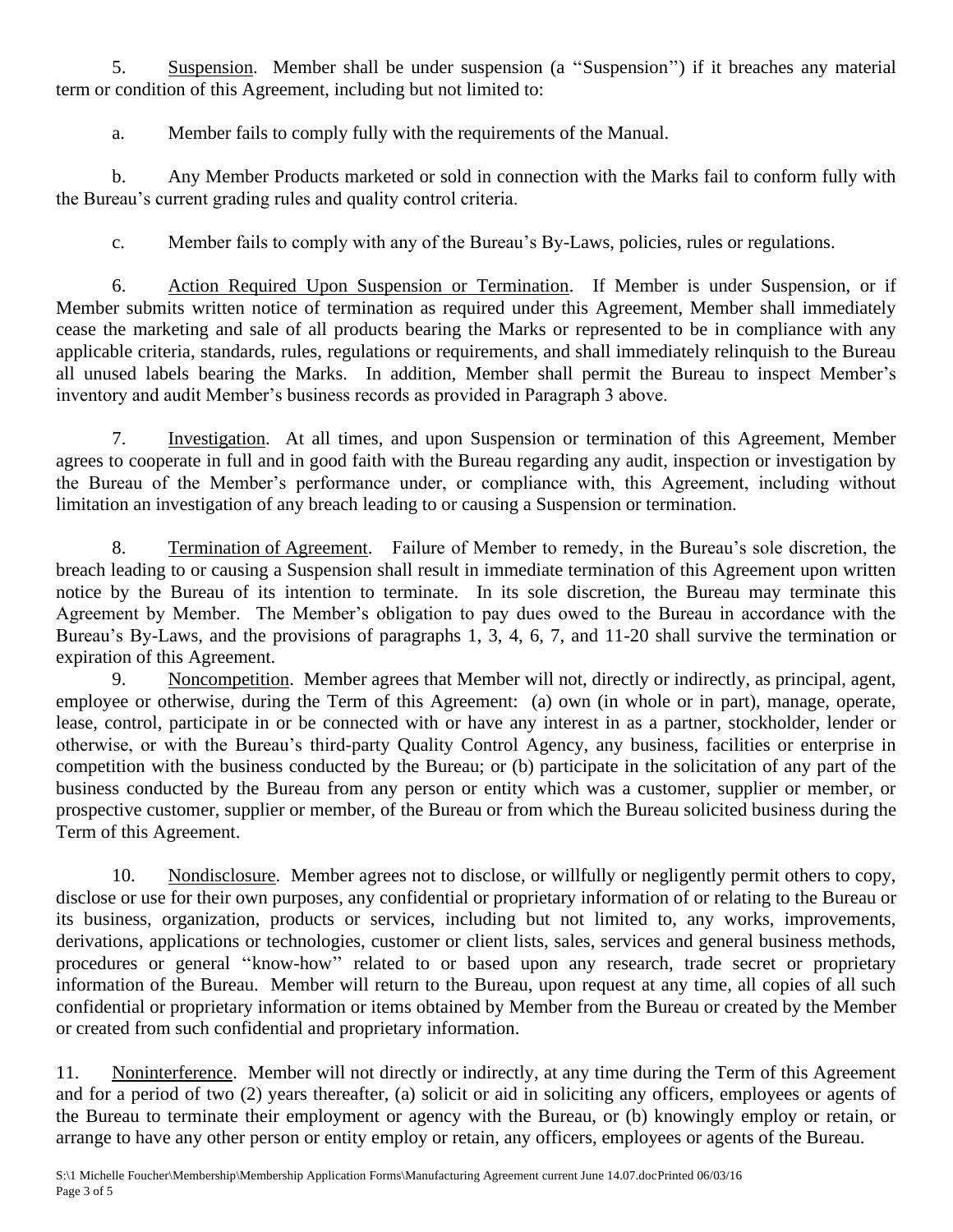12. Saving Provision and Remedies. Member agrees that the noncompetition, nondisclosure and noninterference covenants herein are necessary for the protection of the content. If any provision of paragraphs 9, 10 or 11 is held by a court of competent jurisdiction to be unenforceable because of the scope, duration or area of its applicability or otherwise, the court making that determination shall have the power to modify the scope, duration and/or area or other language of such provision, which shall be deemed to be modified to require nondisclosure and restrict the Member's noncompetition and non interference with the Bureau to the maximum duration, geographic scope and other content that the court shall find enforceable. Member acknowledges (a) that the Bureau will be irrevocably damaged if the provisions of paragraphs 9, 10 or 11 are not specifically enforced, (b) that monetary damages alone will be inadequate to compensate and protect the Bureau for any beach thereof, and (c) that the Bureau therefore may seek and obtain injunctive relief to enjoin any breach or threatened breach of such provisions in addition to, and not in limitation of, any other legal or other remedies that are available as a matter of law, without having to show any actual damage or that monetary damages would not provide an adequate remedy, and without any bond or other security being required. These remedies will not be exclusive and will be in addition to any other remedy which the Bureau may have a result of any violation of the provisions of paragraphs 9, 10 or 11. Member further acknowledges (a) that during and after the expiration of this Agreement, Member has the arrangements that will not cause or require the Member to violate the covenants in paragraphs 9, 10 or 11, and (b) that specific enforcement of this Agreement will not prevent Member from remaining in business and earning a reasonable livelihood.

13. Limited Liability for Bureau. The Bureau shall not be liable for special incidental, indirect or consequential damages of any kind whatsoever, whether alleged to have resulted, directly or indirectly, from a breach by the Bureau of this Agreement of other contract, negligence or other tort or otherwise.

14. Notices. All notices or permitted by this Agreement shall be in writing and shall be deemed given when (I) personally delivered, (ii) deposited in the United States registered or certified mail, postage prepaid and return receipt requested, or (iii) deposited with a nationally recognized overnight delivery service such as Federal Express or Airborne, addressed to a party at the address under its name on the signature page of this Agreement.

15. Entire Agreement; Modifications. The terms of this Agreement constitute the entire agreement between the parties regarding the subject matter described herein. No modification to this Agreement shall be binding unless in writing and signed by all of the parties.

16. Severability. If any provision of this Agreement shall be held illegal or invalid by any court, this Agreement shall be construed and enforced as if such illegal or invalid provision had not been contained herein and this Agreement shall be deemed an agreement of the parties hereto to the full extent permitted by law. If any provision shall be declared invalid or unenforceable because of its breadth, scope or duration, such provision shall be deemed modified to the extent necessary to make it valid and enforceable and shall remain in full force and effect as so modified, or if not so modified, shall be severable from the rest of this Agreement.

17. Assignment. Member may not assign or delegate any of its rights, obligations or duties under this Agreement, by management agreement or otherwise, without the prior written consent of the Bureau. Any change in the ownership of Member, or in the persons application for membership, whether by sale of stock, assignment of partnership interest, lease, contract or otherwise, shall constitute an assignment to which the prior written consent of the Bureau is required.

18. Waiver. The failure of either party at any time to require performance of any provision hereof by the other party shall not be deemed a waiver and thereafter shall not deprive that party of its full right to require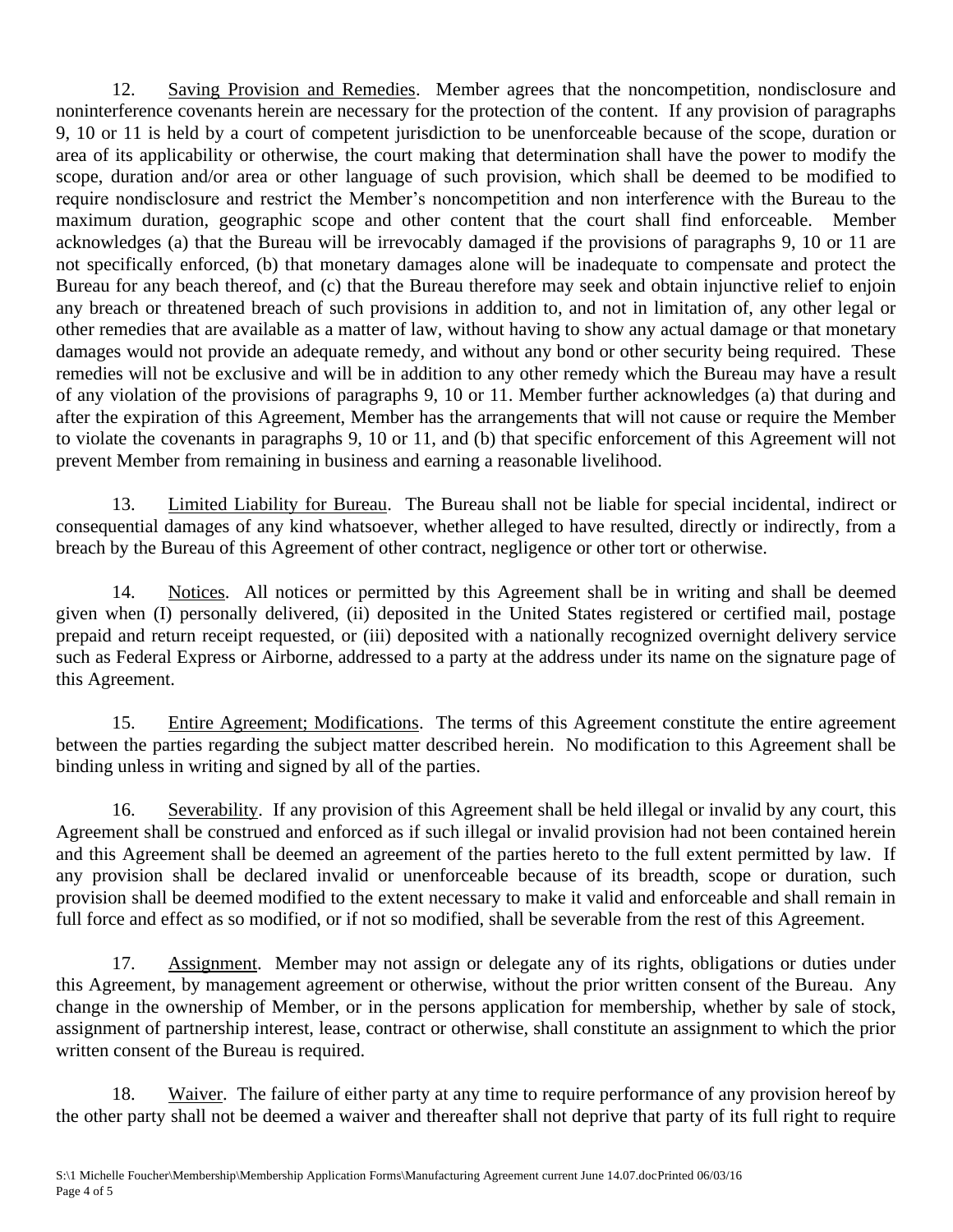such performance in the particular instance or at any other time. Any waiver must be in writing and signed by the waiving party.

19. Governing Law. This Agreement shall be governed by and construed in accordance with the laws of the State of Washington, excepting its conflict of laws provisions.

20. Attorneys' Fees. In the event of a dispute between the parties arising out of this Agreement which is arbitrated or litigated, the non prevailing party shall bear the reasonable costs and attorneys' fees of the prevailing party, including the reasonable costs and attorneys' fees incurred in the appeal of any final or interlocutory judgment. Venue of any suit or proceeding arising out of this Agreement shall be in King County, Washington, and Member agrees to submit to the jurisdiction of any state or federal court in King County, Washington competent to hear such suit or proceeding.

| <b>CEDAR SHAKE &amp; SHINGLE BUREAU</b> |                                   | Member |  |
|-----------------------------------------|-----------------------------------|--------|--|
| Cdn. Address:<br>7101 Horne Street      | <b>US Address:</b><br>PO Box 1178 | By     |  |
| Mission, BC<br><b>V2V 7A2</b>           | Sumas, WA<br>98295-1178           | Title  |  |
| Tel:604-820-7700                        |                                   | Date   |  |
| Fax:604-820-0266                        |                                   |        |  |
| www.cedarbureau.org                     |                                   |        |  |
| Email:membership@cedarbureau.com        |                                   |        |  |

S:\1 Michelle Foucher\Membership\Membership Application Forms\Manufacturing Agreement current June 14.07.docPrinted 06/03/16 Page 5 of 5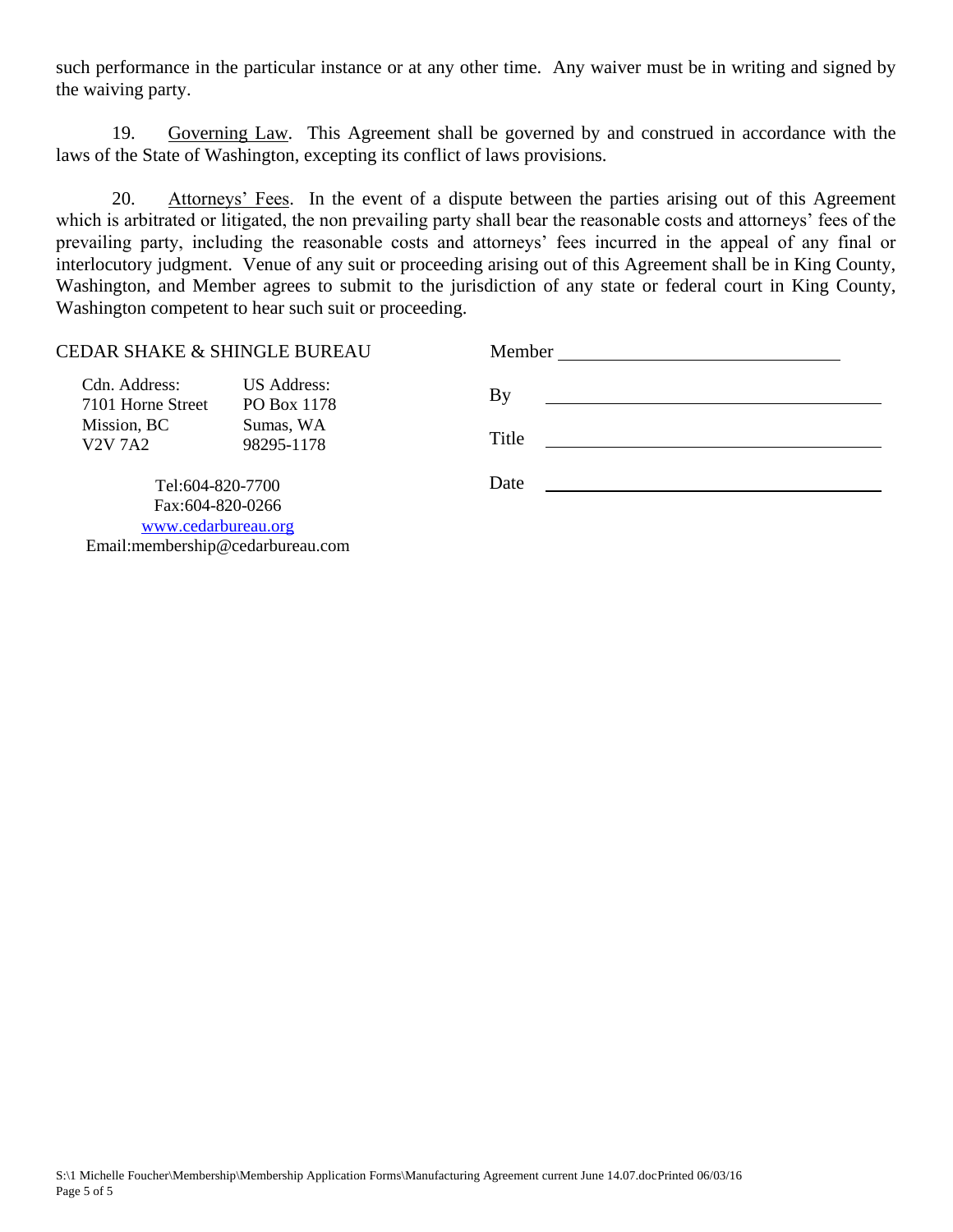

## **AFFIDAVIT**

(Includes: pledge to conform to applicable policies, rules, regulations, standards and procedures.)

### **TO: Cedar Shake & Shingle Bureau**

It is hereby understood I have reviewed the Acceptance Criteria for Quality Control Agencies for Wood Shake & Shingle Grading as established by the International Conference of Building Officials Evaluation Service and agree to all conditions set forth.

I agree to conform to all minimum grading rules and regulations that are specified in the CSSB-97 standards or more restrictive standards as referenced on my labels.

|                                    | Our mill/place of manufacture has not had labels withdrawn or suspended during the twelve |
|------------------------------------|-------------------------------------------------------------------------------------------|
| $(12)$ month period ending         | by another grading agency regardless                                                      |
| of any previous ownership changes. |                                                                                           |

| Name of previous grading agency is: |  |
|-------------------------------------|--|
|-------------------------------------|--|

We have an outstanding account with the agency listed above  $\Box$  Yes  $\Box$  No

The name of our in-house quality control inspector is: \_\_\_\_\_\_\_\_\_\_\_\_\_\_\_\_\_\_\_\_\_\_\_\_\_

| Grading Agency<br>CC: |  |                                                                                                       |            |  |  |  |
|-----------------------|--|-------------------------------------------------------------------------------------------------------|------------|--|--|--|
|                       |  |                                                                                                       |            |  |  |  |
|                       |  | <b>Cedar Shake &amp; Shingle Bureau</b>                                                               |            |  |  |  |
|                       |  | Cdn. Address: US Address:<br>7101 Horne Street PO Box 1178<br>Mission, BC Sumas, WA<br><b>V2V 7A2</b> | 98295-1178 |  |  |  |
|                       |  | Tel:604-820-7700<br>Fax:604-820-0266                                                                  |            |  |  |  |

[www.cedarbureau.org](http://www.cedarbureau.org/) Email:membership@cedarbureau.com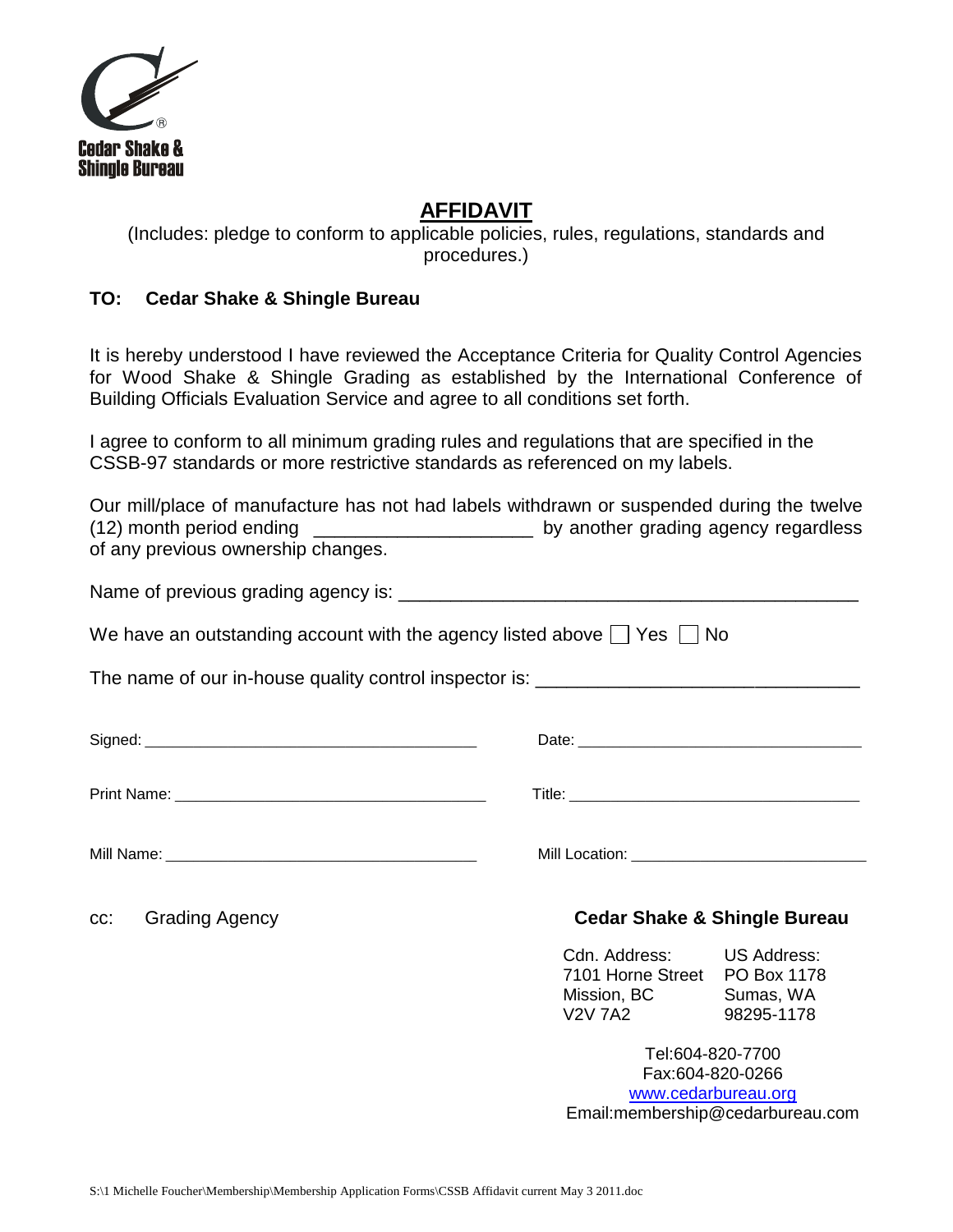# **MANUFACTURER INFORMATION REQUEST: YOUR RESPONSE IS REQUIRED**

The Cedar Shake & Shingle Bureau Board of Directors requests that members and applicants provide the information below about their business licenses and registration with taxation and regulatory authorities. Please fill out the first section, as well as either section 2 or 3, as determined by your company's country location. Submit completed forms to the CSSB office within 30 days. Questions? Call us at 1-800-843-3578 or 604-820-7700. Thank you!

### **SECTION 1: ALL MEMBERS AND APPLICANTS MUST FILL OUT:**

Full Company Name:\_\_\_\_\_\_\_\_\_\_\_\_\_\_\_\_\_\_\_\_\_\_\_\_\_\_\_\_\_\_\_\_\_\_\_\_\_\_\_\_\_\_\_\_\_\_\_\_\_\_\_\_

Owner(s) Names:\_\_\_\_\_\_\_\_\_\_\_\_\_\_\_\_\_\_\_\_\_\_\_\_\_\_\_\_\_\_\_\_\_\_\_\_\_\_\_\_\_\_\_\_\_\_\_\_\_\_\_\_\_\_\_\_

Submitted by (print name): Submitted by  $|$  and  $|$ 

By signing on the line below, you are confirming that all the information provided on this sheet about the Company is correct **AND** that the Owner(s) listed above are personally responsible for managing all aspects of its business and financial operations, including product sales and marketing, raw material and other purchasing, mill operations and employee payroll. If the Owner(s) are not personally responsible for managing the Company's business and financial operations, please identify (i) the person(s) responsible for managing the Company's business and financial operations on a separate sheet and (ii) the employment or other relationship of each such person with the Company.

Signature (sign here):\_\_\_\_\_\_\_\_\_\_\_\_\_\_\_\_\_\_\_\_\_\_\_\_\_\_\_\_\_\_\_\_\_\_\_\_\_\_\_\_\_\_\_\_\_\_\_\_\_\_\_\_

# **SECTION 2: US MEMBERS AND APPLICANTS MUST FILL OUT:**

Master Business License #/ UBI # (B&O tax)/ State ID# (UBI  $#$  is 9-digits in WA State):

Labor & Industries Account ID (8-digits in WA State):

ES Reference # (Employment Security Dept; also known as unemployment insurance for employees):

For companies located in an incorporated municipality such as a city, list the Business License #:

Federal Tax Identification  $# (EIN)$ :

**Submit completed form to CSSB, PO Box 1178, Sumas, WA 98295-1178**

| <b>SECTION 3: CANADIAN MEMBERS AND APPLICANTS MUST FILL OUT:</b><br><b>Provincial Registration #</b><br>(Corporation or Proprietorship): |  |
|------------------------------------------------------------------------------------------------------------------------------------------|--|
| Business License # (municipal):                                                                                                          |  |
| Canada Revenue Agency/GST #:                                                                                                             |  |
| PST #:                                                                                                                                   |  |
| Workers Compensation #:                                                                                                                  |  |
| Submit completed form to CSSB, 7101 Horne Street, Mission, BC V2V 7A2                                                                    |  |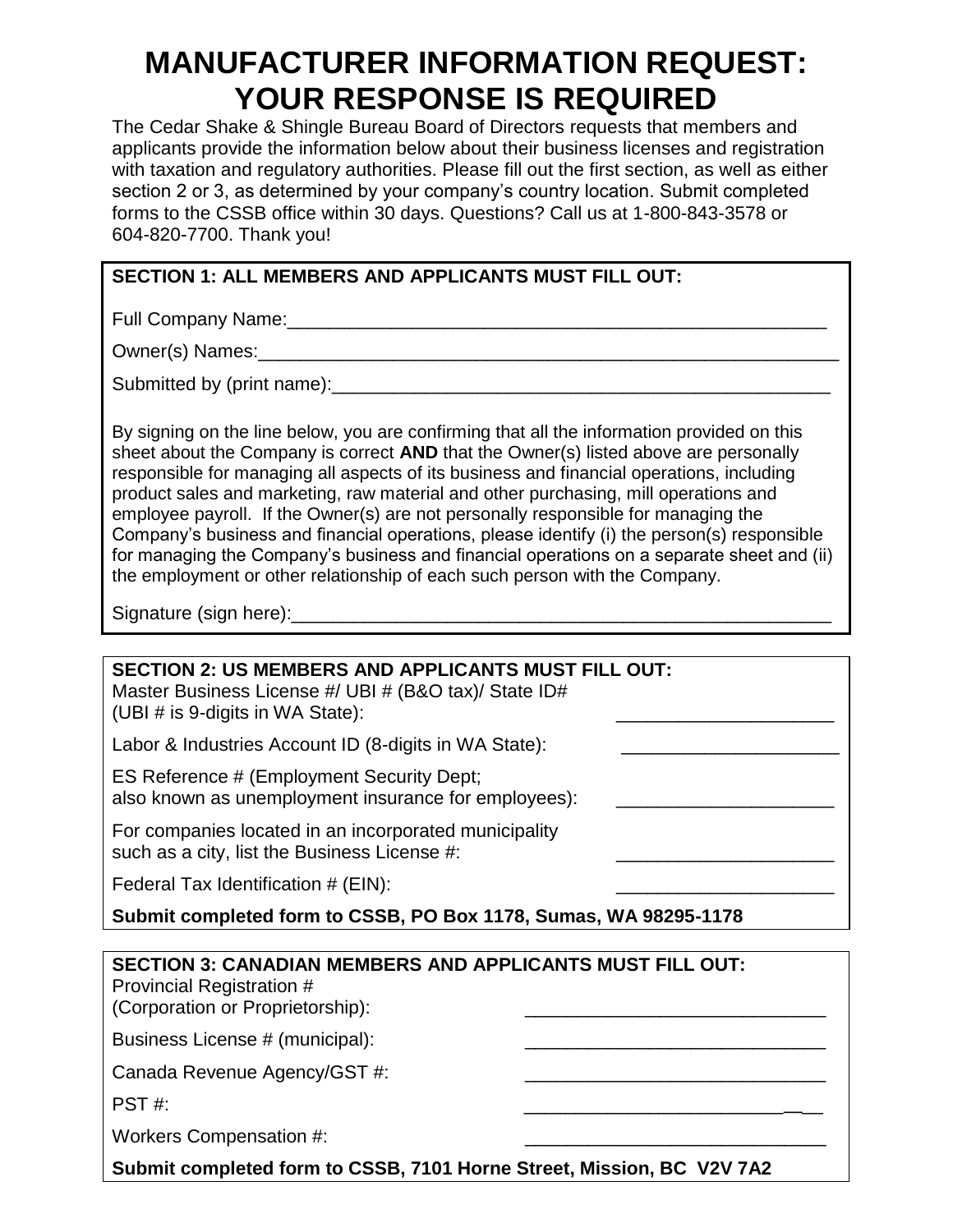# Lease Disclosure Form

The parties listed below agree that the following is an accurate description of their business relationship:

### **\*\*\*PLEASE FILL IN ALL AREAS LEGIBILY\*\*\***

### **Lease Details:**

Term of lease:**\_\_\_\_\_\_\_** months from:**\_\_\_\_\_\_\_\_\_\_**(start date) to:**\_\_\_\_\_\_\_\_\_\_** (end date)

### **LESSOR ("LESSOR" IS THE OWNER AND LANDLORD OF THE PROPERTY) PROVIDE THE FOLLOWING INFORMATION:**

Full Legal Lessor Company Name and Address:

**\_\_\_\_\_\_\_\_\_\_\_\_\_\_\_\_\_\_\_\_\_\_\_\_\_\_\_\_\_\_\_\_\_\_\_\_\_\_\_\_\_\_\_\_\_\_\_\_\_\_\_\_\_\_\_\_\_\_\_\_\_\_\_\_\_\_\_\_\_\_ \_\_\_\_\_\_\_\_\_\_\_\_\_\_\_\_\_\_\_\_\_\_\_\_\_\_\_\_\_\_\_\_\_\_\_\_\_\_\_\_\_\_\_\_\_\_\_\_\_\_\_\_\_\_\_\_\_\_\_\_\_\_\_\_\_\_\_\_\_\_ \_\_\_\_\_\_\_\_\_\_\_\_\_\_\_\_\_\_\_\_\_\_\_\_\_\_\_\_\_\_\_\_\_\_\_\_\_\_\_\_\_\_\_\_\_\_\_\_\_\_\_\_\_\_\_\_\_\_\_\_\_\_\_\_\_\_\_\_\_\_** Full Legal Name(s) of Lessor (owners and managers) Name and title: Name and title: Name and title:**\_\_\_\_\_\_\_\_\_\_\_\_\_\_\_\_\_\_\_\_\_\_\_\_\_\_\_\_\_\_\_\_\_\_\_\_\_\_\_\_\_\_\_\_\_\_\_\_\_\_\_\_\_\_\_\_\_\_\_\_\_\_\_\_**  Name and title:**\_\_\_\_\_\_\_\_\_\_\_\_\_\_\_\_\_\_\_\_\_\_\_\_\_\_\_\_\_\_\_\_\_\_\_\_\_\_\_\_\_\_\_\_\_\_\_\_\_\_\_\_\_\_\_\_\_\_\_\_\_\_\_\_** Lessor is a Cedar Shake & Shingle Bureau Member  $\Box$  Yes  $\Box$  No Products manufactured by the Lessor will include (list everything):

See page two for Lessee section…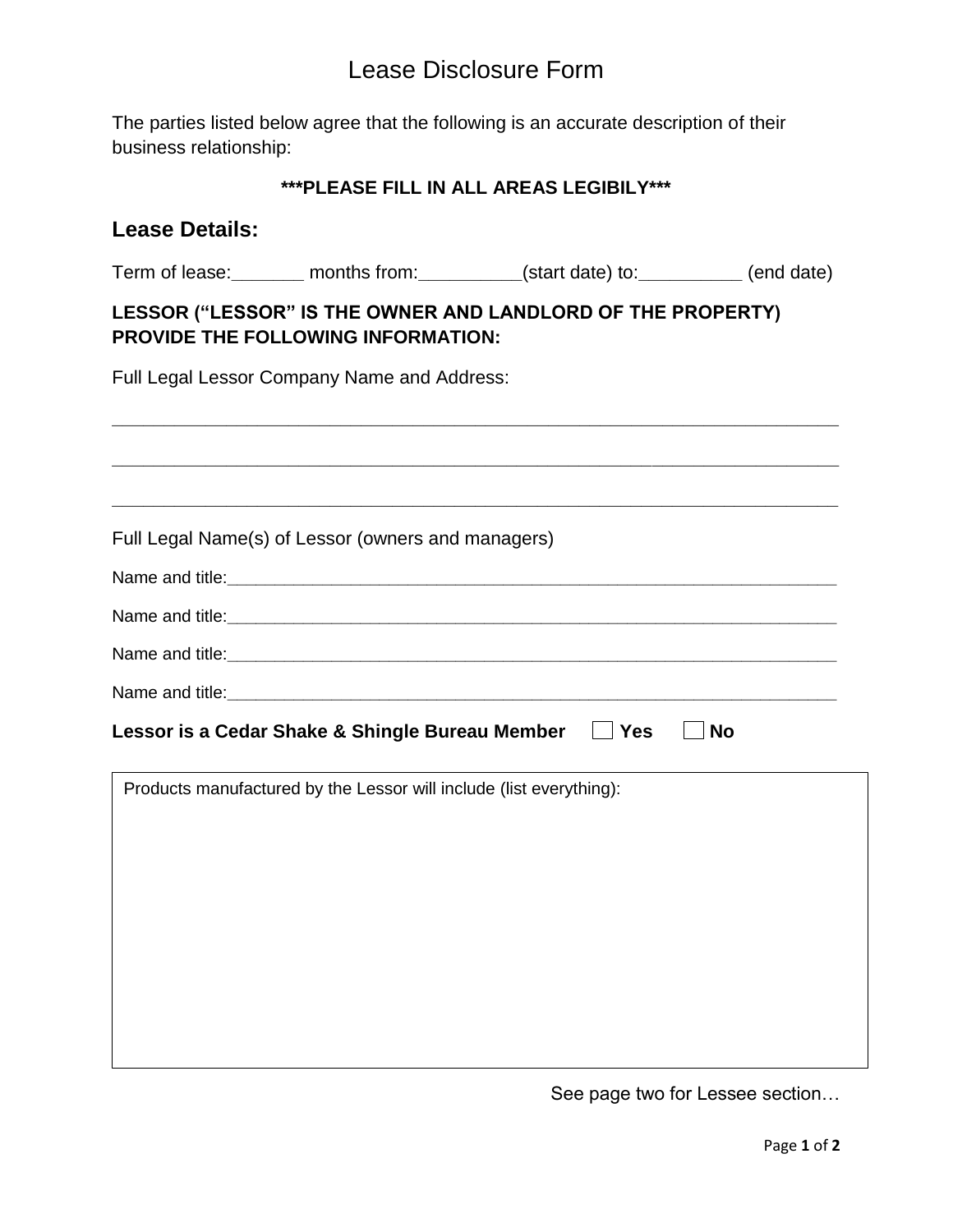# Lease Disclosure Form

## LESSEE ("LESSEE" IS THE COMPANY RENTING THE PROPERTY FROM THE OWNER) FOR EACH LESSEE PROVIDE THE FOLLOWING INFORMATION:

Full Legal Lessee Company Name and Address:

| Full Legal Name(s) of the Lessee (owners and managers):                                                                                                                                                                                                         |                                                                                                 |
|-----------------------------------------------------------------------------------------------------------------------------------------------------------------------------------------------------------------------------------------------------------------|-------------------------------------------------------------------------------------------------|
|                                                                                                                                                                                                                                                                 |                                                                                                 |
|                                                                                                                                                                                                                                                                 |                                                                                                 |
|                                                                                                                                                                                                                                                                 |                                                                                                 |
|                                                                                                                                                                                                                                                                 |                                                                                                 |
|                                                                                                                                                                                                                                                                 |                                                                                                 |
| Lessee is a Cedar Shake & Shingle Bureau Member                                                                                                                                                                                                                 | <b>No</b><br>$\Box$ Yes                                                                         |
| Products manufactured by the Lessee will include (list everything):                                                                                                                                                                                             |                                                                                                 |
| Lessor and Lessee agree that each has read, understood and accepted that Members'<br>of the Certi-label™ brand and the CSSB. This lease arrangement is not intended to violate any<br>CSSB bylaws, policies, grading rules and procedures now or in the future. | adherence to the CSSB bylaws, policies, grading rules and procedures is integral to the success |
| Lessee Signature                                                                                                                                                                                                                                                | Lessor Signature                                                                                |
| Lessee Signature Date                                                                                                                                                                                                                                           | <b>Lessor Signature Date</b>                                                                    |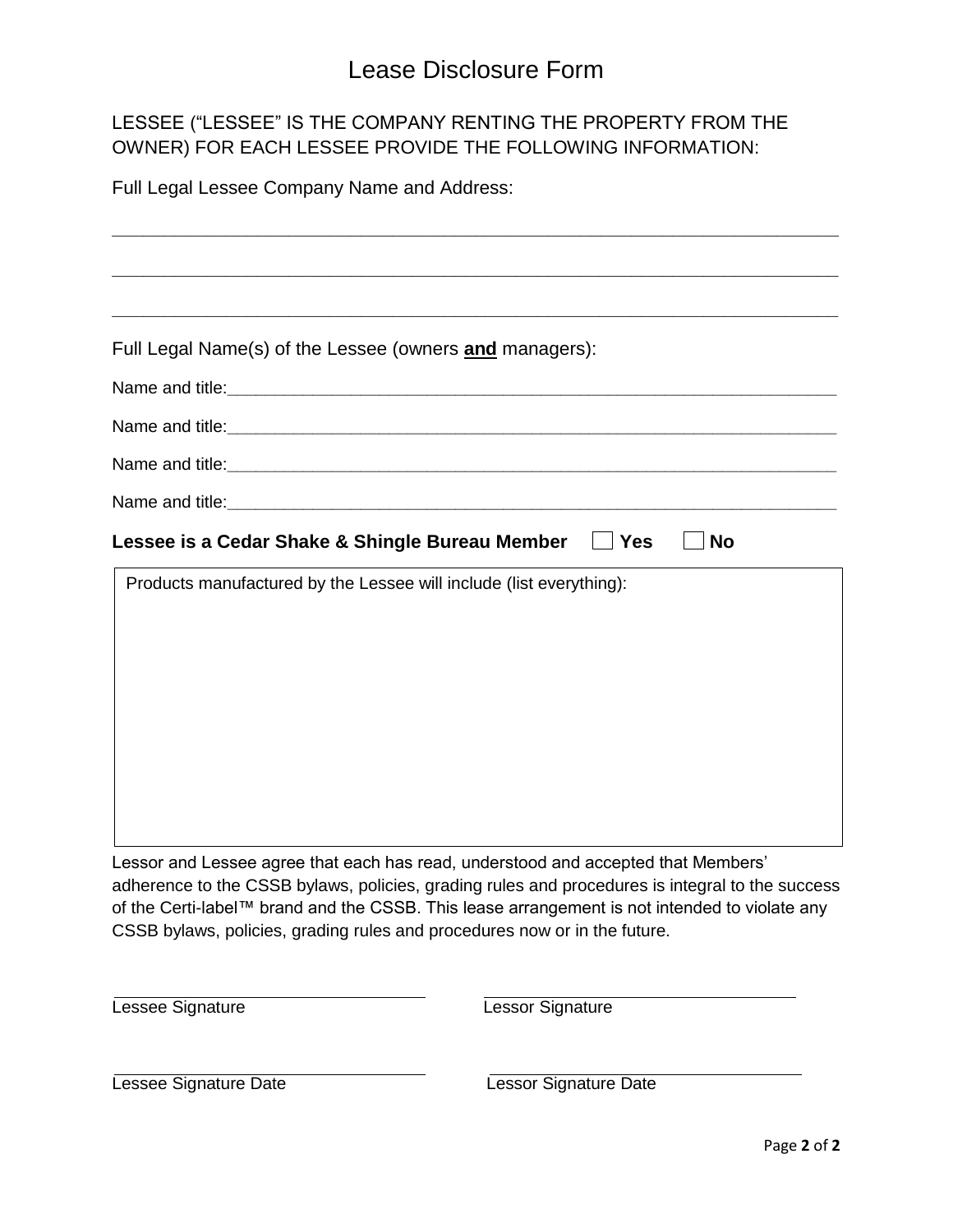# **Certi-Split / Certi-Sawn Label Requirements**

#### **Mill Name (or Custom Logo Filename)**

Address City Postal / Zip Code Tel: Telephone Number Fax: Fax Number E - Mail, Web site, Toll-Free, or other

"We Desire Mill Imprint as Shown Above"

| (Please indicate below - estimated number of bundles produced or shipped per month) |
|-------------------------------------------------------------------------------------|
|-------------------------------------------------------------------------------------|

| <b>Shakes</b>           |                                     |                  | <b>Grades Available</b>    |                            |            |       |
|-------------------------|-------------------------------------|------------------|----------------------------|----------------------------|------------|-------|
|                         |                                     | Length /         | <b>Premium</b>             | #1                         | #2         | #3    |
| Label# / Item Code      | <b>Product</b>                      | <b>Thickness</b> | Grade                      | Grade                      | Grade      | Grade |
| $\overline{013}$        | <b>Tapersplit</b>                   | 24" X 1/2"       |                            | N/A                        | N/A        | N/A   |
|                         |                                     |                  |                            |                            |            |       |
| 007,008                 | <b>Heavy Resaws</b>                 | 18" X 3/4"       |                            |                            | N/A        | N/A   |
| 003, 004                | <b>Heavy Resaws</b>                 | 24" X 3/4"       |                            |                            | N/A        | N/A   |
| 005,006                 | <b>Medium Resaws</b>                | 18" X 1/2"       |                            |                            | N/A        | N/A   |
| 001, 002                | <b>Medium Resaws</b>                | 24" X 1/2"       |                            |                            | N/A        | N/A   |
| 301W                    | <b>Yellow Cedar Medium Resaws</b>   | 18" X 1/2"       |                            | N/A                        | N/A        | N/A   |
|                         |                                     | 15"              |                            |                            |            | N/A   |
| 018<br>$\overline{010}$ | Resawn Starter Finish               |                  | N/A                        |                            | N/A<br>N/A | N/A   |
|                         | True Edge Straight Split (Barn)     | 18" X 3/8"       | N/A                        |                            |            |       |
| 011                     | Straight Split (Barn)               | 18" X 3/8"       | N/A                        |                            | N/A        | N/A   |
| $\overline{012}$        | Straight Split (Barn)               | 24" X 3/8"       | N/A                        |                            | N/A        | N/A   |
| 009                     | Handsplit & Resaw (Shims)           | 24" X 3/8"       | N/A                        |                            | N/A        | N/A   |
| 097,098                 | Jumbo Specialty Resawn              | 24" X MIN 1"     |                            |                            | N/A        | N/A   |
| 085                     | <b>Standard Jumbo Resawn Shakes</b> | 24" X MIN 1"     |                            | <b>Standard Only</b>       |            |       |
| 055                     | Specialty Cut                       |                  | N/A                        |                            | N/A        | N/A   |
| 298, 235, 237           | Tapersawn Hip & Ridge               | 18" X 5/8"       |                            |                            |            | N/A   |
| 217, 285, 218           | Tapersawn Hip & Ridge               | 18" X 3/4"       |                            |                            |            | N/A   |
| 219, 220, 221           | Tapersawn Hip & Ridge               | 18" X 7/8"       |                            |                            |            | N/A   |
| 234, 236, 238           | Tapersawn Hip & Ridge               | 24" X 5/8"       |                            |                            |            | N/A   |
| 297, 286, 288           | Tapersawn Hip & Ridge               | 24" X 3/4"       |                            |                            |            | N/A   |
| 222, 223, 224           | Tapersawn Hip & Ridge               | 24" X 7/8"       |                            |                            |            | N/A   |
| 082, 020                | Heavy Resawn Hip & Ridge            | 24" X 3/4"       |                            |                            | N/A        | N/A   |
| 081, 019                | Medium Resawn Hip & Ridge           | 24" X 1/2"       |                            |                            | N/A        | N/A   |
|                         |                                     |                  |                            |                            |            |       |
| 201, 204, 207, 208      | <b>Tapersawn Shakes</b>             | 18" X 5/8"       |                            |                            |            |       |
| 301                     | Yellow Cedar Tapersawn Shakes       | 18" X 5/8"       |                            | N/A                        | N/A        | N/A   |
| 251, 254, 257, 258      | <b>Tapersawn Shakes</b>             | 18" X 3/4"       |                            |                            |            |       |
| 209, 210, 211, 212      | <b>Tapersawn Shakes</b>             | 18" X 7/8"       |                            |                            |            |       |
| 225, 226, 227, 228      | <b>Tapersawn Shakes</b>             | 24" X 5/8"       |                            |                            |            |       |
| 275, 276, 277, 278      | <b>Tapersawn Shakes</b>             | 24" X 3/4"       |                            |                            |            |       |
| 213, 214, 215, 216      | <b>Tapersawn Shakes</b>             | 24" X 7/8"       |                            |                            |            |       |
| 041                     | <b>Mixed Grain HRS Shakes</b>       | 18" X 3/4"       | <b>Standard Grade Only</b> |                            |            |       |
| 042                     | Mixed Grain Heavy Resawn Shakes     | 24" X 3/4"       |                            | <b>Standard Grade Only</b> |            |       |
| 090                     | Millgrade Shake                     | N/A              |                            | <b>Mill Grade Only</b>     |            |       |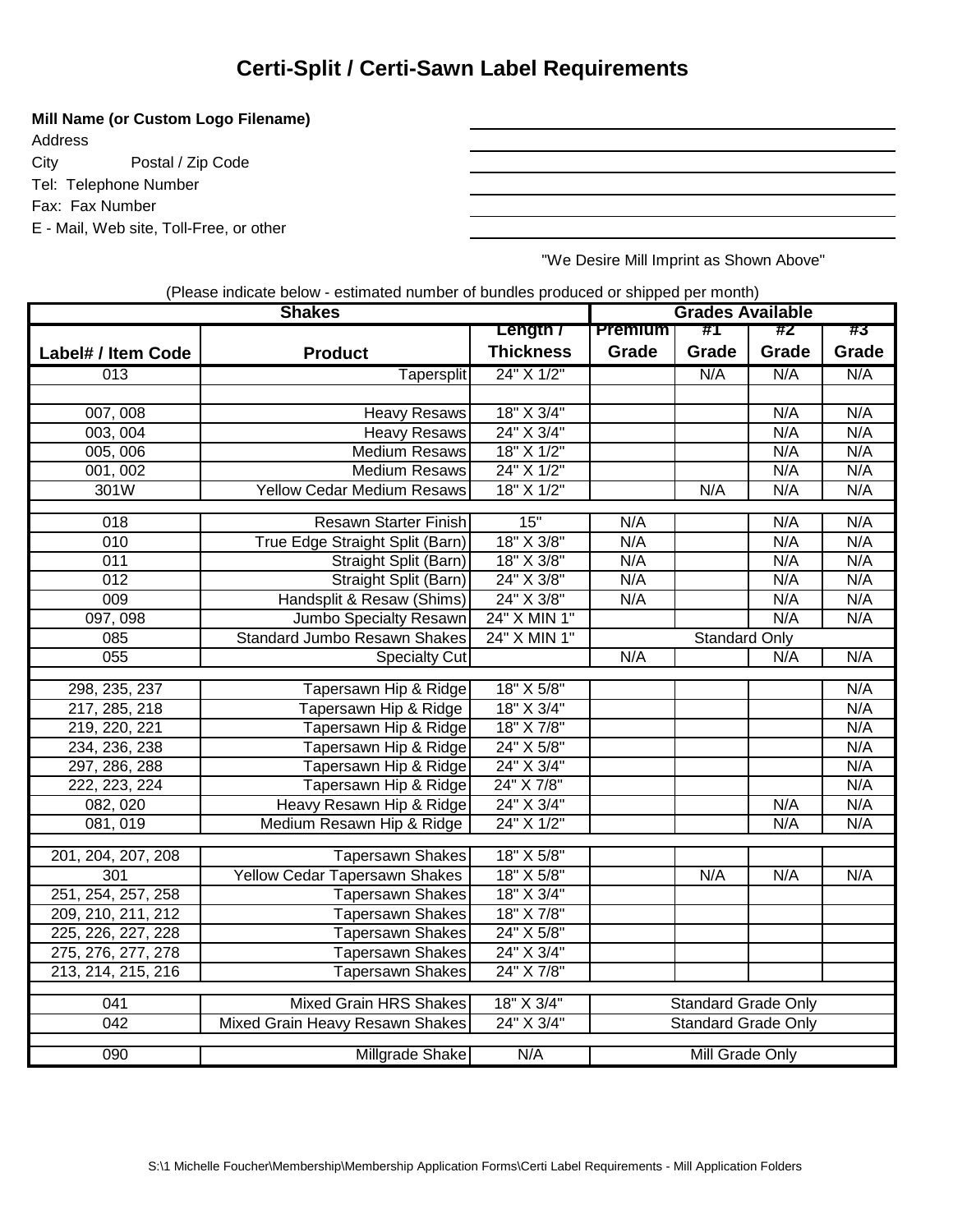# **Certigrade Label Requirements**

|                     | <b>Shingles</b>                         |                  |                        |       | <b>Grades Available</b> |       |  |  |  |
|---------------------|-----------------------------------------|------------------|------------------------|-------|-------------------------|-------|--|--|--|
|                     |                                         | <b>Length</b> /  |                        | #Z    | #3                      | #4    |  |  |  |
| Label # / Item Code | <b>Product</b>                          | <b>Thickness</b> | #1 Grade               | Grade | Grade                   | Grade |  |  |  |
| 401, 402, 403, 410  | 5X Shingles                             | 16" X 5/2"       |                        |       |                         |       |  |  |  |
| 404, 405, 406, 412  | <b>Perfection Shingles</b>              | 18" X 5/2 1/4"   |                        |       |                         |       |  |  |  |
| 326                 | <b>Yellow Cedar Perfection Shingles</b> | 18" X 5/2 1/4"   |                        | N/A   | N/A                     | N/A   |  |  |  |
| 407, 408, 409       | Royal Shingles                          | 24" X 4/2 1/4"   |                        |       |                         | N/A   |  |  |  |
|                     |                                         |                  |                        |       |                         |       |  |  |  |
| 414, 415            | H & R 5X Shingles                       | 16" X 5/2"       |                        |       | N/A                     | N/A   |  |  |  |
| 424, 417            | H & R Perfection Shingles               | 18" X 5/2 1/4"   |                        |       | N/A                     | N/A   |  |  |  |
| 418, 419            | H & R Royal Shingles                    | 24" X 4/2"       |                        |       | N/A                     | N/A   |  |  |  |
|                     |                                         |                  |                        |       |                         |       |  |  |  |
| 411                 | Shingles Sidewall Undercoursing         | 16"              | Special 3/4 Mix Only   |       |                         |       |  |  |  |
| 413                 | Shingles Sidewall Undercoursing         | 18"              | Special 3/4 Mix Only   |       |                         |       |  |  |  |
|                     |                                         |                  |                        |       |                         |       |  |  |  |
| 455                 | Specialty Cut Shingles                  | N/A              |                        |       |                         |       |  |  |  |
|                     | <b>Sidewall Perfection Shingles</b>     |                  |                        |       |                         |       |  |  |  |
|                     | 'Remanufactured from' 100%              |                  |                        |       |                         |       |  |  |  |
| 484                 | Edgegrain                               | 18" X 5/2 1/4"   |                        | N/A   | N/A                     | N/A   |  |  |  |
| 495                 | Groover Stock Shingles for Reman Only   |                  |                        | N/A   | N/A                     | N/A   |  |  |  |
|                     |                                         |                  |                        |       |                         |       |  |  |  |
| 090                 | Shingles                                |                  | N/A<br>Mill Grade Only |       |                         |       |  |  |  |

(Please indicate below - estimated number of bundles produced or shipped per month)

| <b>Redwood Shakes</b> |                           |                  |              | <b>Grades Available</b> |       |       |  |  |
|-----------------------|---------------------------|------------------|--------------|-------------------------|-------|-------|--|--|
|                       |                           | Length /         |              | #2                      | #3    | #4    |  |  |
| Label # / Item Code   | <b>Product</b>            | <b>Thickness</b> | #1<br>Gradel | Grade                   | Grade | Grade |  |  |
| 351                   | <b>Heavy Resaw Shakes</b> | 24" X 3/4"       |              | N/A                     | N/A   | N/A   |  |  |
| 352, 362              | Tapersawn Shake           | 24" X 5/8"       |              |                         | N/A   | N/A   |  |  |

| <b>Redwood Shingles</b> |                |                  | <b>Grades Available</b> |       |       |       |
|-------------------------|----------------|------------------|-------------------------|-------|-------|-------|
|                         |                | Length /         | <b>Premium</b>          |       |       | #3    |
| Label # / Item Code     | <b>Product</b> | <b>Thickness</b> | Grade                   | Grade | Grade | Grade |
| 355, 365                | 5X Shingles    | $16"$ X $5/2"$   | N/A                     |       |       | N/A   |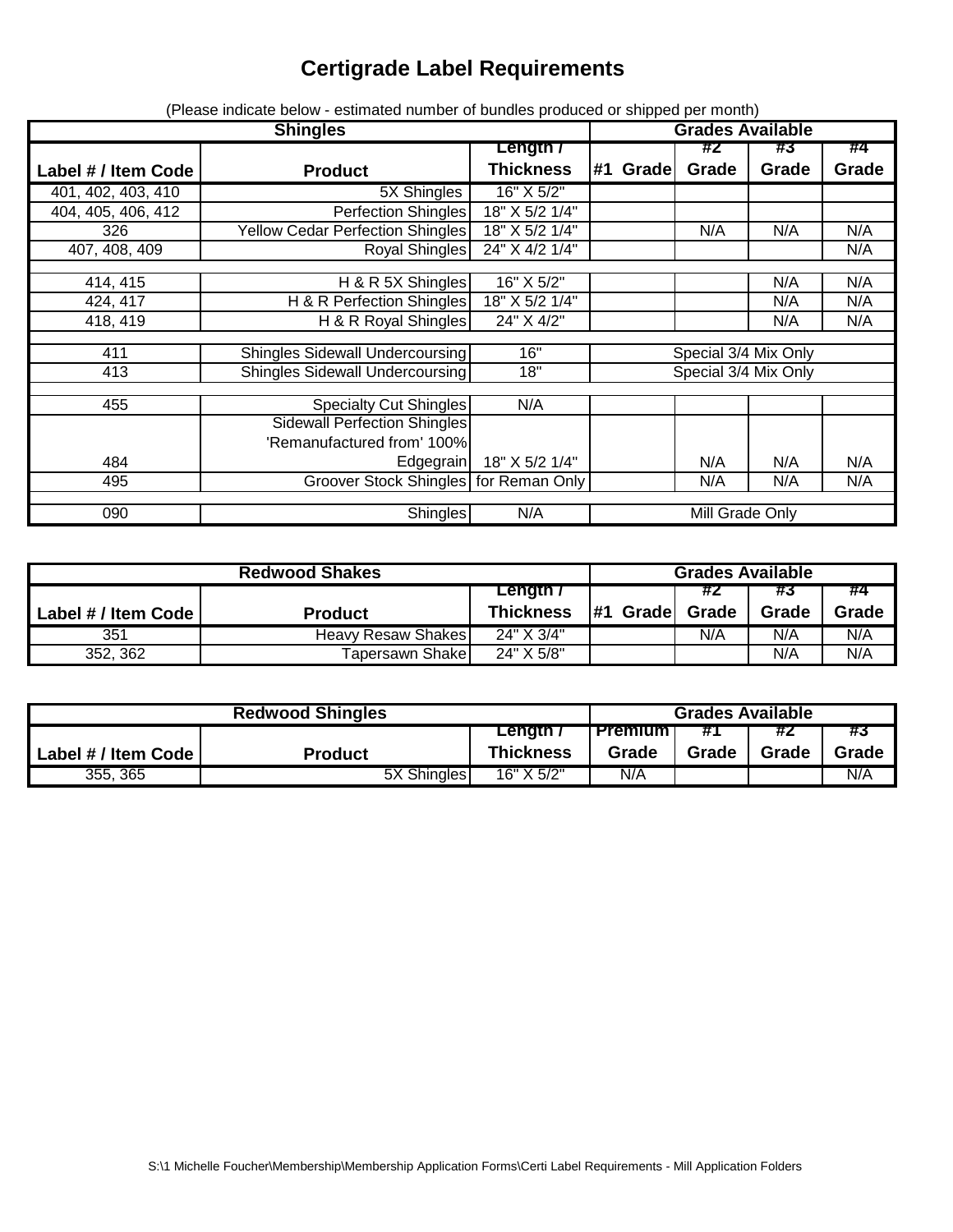

## **TRADITIONAL PAYMENT PLAN**

1) **This payment method is** for members in good standing, that is, members that file their mill production report with payment by the last day of the month following production or shipment, and that pay invoices net 30 days.

## **ALTERNATE PAYMENT PLAN**

#### **2) A mill will be put onto the Alternate Payment Plan (A.P.P.) if it:**

- Is two months (or more) late in reporting or paying the monthly production or shipment reports
- $\blacklozenge$  is 60 days or more past due on account balances (invoices)
- $\blacklozenge$  has paid any amounts owing with a check that the bank returns NSF
- $\blacklozenge$  Is a new mill or a mill with little or no experience in shake  $\&$  shingle manufacturing.

A mill on the Alternate Payment Plan will pay for the **label printing, shipping and handling charges, the inspection fees** *and* **the production dues on those labels** upon receipt of the labels. A label order for these mills will be pre-paid before the first order of the labels is sent. **Any mill on this plan that has remitted a NSF check will in the future be required to pay with a cashier's check**.

A mill on the Alternate Payment Plan will remain on it for 12 months after the last infraction before a request to return to the Traditional Method will be considered.

The minimum charge of \$10.00 (US\$) per month for all "Traditional Payment Plan" manufacturing members, regardless of status (inactive or running), remains in place, as does the \$200.00(US\$) reinstatement fee for any manufacturing member terminated for any reason.

For more information contact the accounting department at:

## **CEDAR SHAKE & SHINGLE BUREAU**

Cdn. Address: 7101 Horne Street Mission, BC V2V 7A2 US Address: PO Box 1178 Sumas, WA 98295-1178

Tel:604-820-7700 Fax:604-820-0266 [www.cedarbureau.org](http://www.cedarbureau.org/) Email:membership@cedarbureau.com